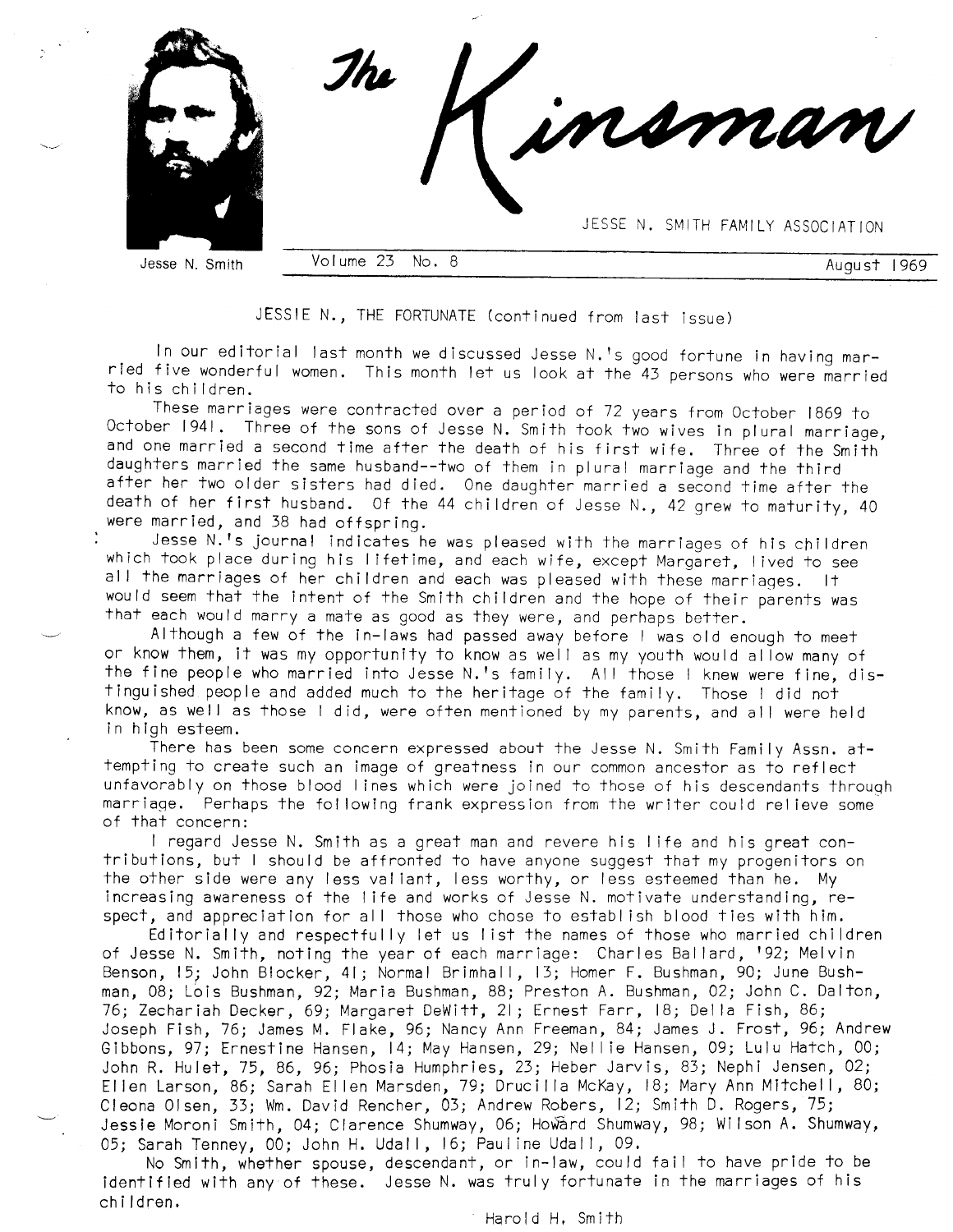## JESSE N. SMITH FAMILY ASSOCIATION OFFICERS & ASSISTANTS, 1969

President--Haroid H. Smith (s. Samuel F.) 26 N. Main St., Heber, Utah 84032 Ist Vice Pres. (Emma W.)--N.A. Smith, 295| Loran Hts.Dr., Salt Lake City, Ut.84109 2nd Vice Pres. (Margaret W.)--J. Fish Smith, 615 Aioha Rd., Salt Lake City, Ut. 84103 3rd Vice Pres. (Janet J.)--Jesse R. Bushman, 2075 N. Oak Lane, Provo, Utah 84601 4th Vice Pres. (Augusta 0.)--Robert C. Rogers, 533 E. 550 So., Orem, Utah 84057 5th Vice Pres. (Emma L.)--H. Smith Broadbent, 1147 Aspen Ave., Provo, Utah 84601 Genealogist--Myrtle S. Biocker (d. Jesse N.) 504 S. Forest, Mesa, Ariz. 85201 Historian--Augusta Flake (d. Martha) Box 277, Snowflake, Ariz. 85937 Executive Secretary--Robert J. Smith (s. Samuel F.) 2465 N. 820 East., Provo, Ut. 84601

Treasurer--M. W. Smith (s. Jesse N. Jr.) 504 N. 4th E., Provo, Utah 84601 Kinsman Editor--Oliver R. Smith (s.Hyrum) 970 N. 12th E., Provo, Utah 84601

#### CHAIRMAN OF REGIONAL BRANCHES

PHOENIX: Darrel F. Smith, 703 W. 6th Ave., Mesa, Az. 85201 SNOWFLAKE: Jesse M. Broadbent, Snowflake, Az. 85937 ST. JOHNS: Pearl Jarvis Farr, St. Johns, Az. 85936 LOS ANGELES: George E. Dalton, P. O. Box 86, Paios Verdes Estates, Ca 90274 SAN DIEGO: Virginia Bushman Acheson, 3440 Florida St., San Diego, Ca 92104 SAN FRANCISCO BAY: Norman D. Smith, 38435 Acacia, Fremont, Ca 94536 BYU: Clarence E. Bushman, 6A-319 Wymount Terrace, Provo, Utah 84601 SALT LAKE CITY: Elien Smith Lyon Haycock, 3390 S. 2770 F., Salt Lake City 84109 PROVO: L. Flake Rogers, 847 N. i260 East, Provo, Ut 84601

#### OFFICERS VISIT SERIES OF BRANCH GATHERINGS

During July and August gatherings have been held by Branches of the J. N. S. Family Assn. in every location expect Provo, Utah and Phoenix, Ariz. (Provo's semi-annual meeting is scheduled for Oct. 6, and the annual business meeting of the Association is planned in the Phoenix-Mesa area in November or December.) The July gatherings were visited by Harold H. Smith, president, Robert J. Smith. executive secretary, and their wives.

SAN FRANCISCO BAY AREA (35): July 17, Davis, Calit., home of Francis L. Smith. Those present were Francis L. and Florence D. Smith; Joseph and DeLora Flake, son Val and fiancee; Daniel Schnebly and wife and three children.

July 18, Fremont, Calif., home of Norman D. Smith. Present: Norman D (s. Wickliffe) and wife and four children; Anna B. Castro (d. Garland F. Bushman) and three children; Sylvia F. Blazzard (d. Natalia Farr) and five children; Rachel A. Aaron and child and Evelyn F. Ashcroft (d. LaMell Farr Ashcroft); Reed Slaugh and wife and child.

LOS ANGELES AREA (17): July 19, San Pedro, home of George E. Dalton. Present: Mark Ardath Dalton (s. Daphne), Mark A. Jr. and Dolly; George E. Dalton (s. Don Mack) and wife and two children; Robert P. Done (gs. Jesse N. Jr) and wife; Harold Stage, wife June S. (d. Silas D.) and son Daniel and wife; Elizabeth S. Stewart (d. Silas D.) and husband Ralph W.; Ouince Shumway (s. Esther) and wife.

SAN DIEGO AREA (12): July 20, San Diego, home of Virginia B. Acheson. Present: Virginia B. (d. Anna) and Reg Acheson, son R. Neil and wife, son Ronald and fiancee, daughter Lynnette; Ruth S. Brooks (d. Ruth S. Shumway); Rhea B. Lambert (d. Rachel S. Benson) and two children.

NORTHERN ARIZONA AREA (51): July 25, Snowfiake Ward Relief Society Room. Emma W. Family--Seraphine Decker branch, Lorenzo B., Anna S., Pat, Present: Sandra, Stephanie, Denee, Lee, Edwin Z., and Sarah Decker, Eva. D. Whitt; Eliza Rogers group, Wilford Rogers; Samuel F. Smith group, J. Delbert and Alice S. Hansen, Ross D. and Sarah May Hansen, Doyle L. and Sonja Hansen, Francis L. and Florence D. Smith, Maurine Smith; Margaret W. Family--David W. and Lilia S. Seegmiller (d. Jesse M.), Junius and Varena F. Webb (d. Silas L. Fish); (continued on Page 3)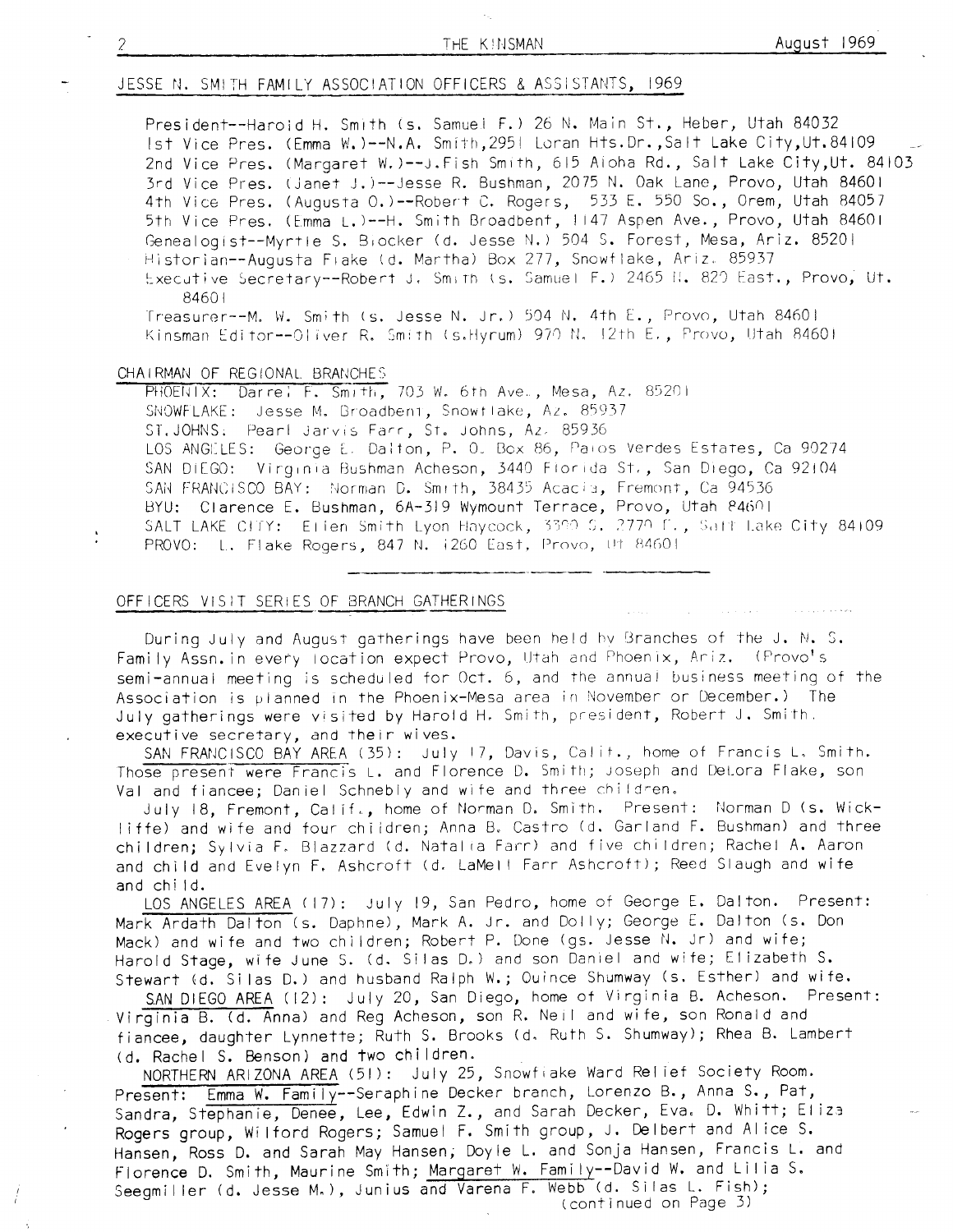H. SMITH BROADBENT, 5th Vice Presidenf

Hyrum Smith Broadbent, 5th vice president of the J.N.S. Family Assn., was born in Snowflake, Ariz. on 2l July lg2o, the eldest son of Hyrum and Lorana Smith Broadbent. His mother was the second daughter and fourth chi ld of Jesse N. Smith and Emma Larson, and is one of the seven sons and daughters of Jesse N. now living.

His professional life has been characterized by a <sup>I</sup>ife-long interest in science, pariicularly chemistry, which began in grade school at Snowflake. It was fostered under the guidance of D.A. Butler, for many years the science teacher at Snowf lake Union High School and lafer president and patriarch in the Snowflake Stake. He entered Brigham Young University in 1938, and received his B.S. in chemistry and mathematics in 1942. After working for fhe 0ffice of Scientific Research and Development during World War ll, he obtained the Ph.D. in chemistry at lowa State Col lege (now University) in 1946, fol lowed by a year of post-doctoral study at Harvard. He joined the BYU H. SMITH BROADBENT chemistry faculty in 1941, where he has served con-



tinuously except for two years' service in special medicinal research projects in Ohio and New Jersey. He now holds the rank of professor.

From chi ldhood on he has been active in church work, serving as an officer in Aaronic Priesthood, Elders', and High Priests' quorums, as a high councilman, and as a teacher and officer in the Sunday School and MIA. While living in Fairborn, Ohio, he taught an early morning seminary class for one year. He is now in his sixth year of service as bishop of the Oak Hills 2nd Ward in Provo, Utah.

Shortly after his graduation from BYU he married Katherine Miller, a student who had been a part-time secretary in the Chemistry Dept. They are the parents of eight children: Mrs. Jon (Karen Mary) Green; David S. (married to Janie De Hart); Justin Miller (now in the Australia South Mission); Camille Anne, Nathan Edward; Thomas Alma; Marla Joyce; and Daniel Hyrum. They are the fond grandparents of one, Erin Jennifer Green, and expect another from David and Janis soon.

Both Smith and Katherine have been active supporters of the Provo Smith Cousins Club since its organization in 1946-41 by Ol iver R. Smith and other family members in the area. He has always felt the importance of family members maintaining a proper balance between appreciation of the values of their ancestors and a forward view toward each of the I iving members making his contribution to insure the preservation of these values for future generations.

# BRANCH GATHERINGS (continued from page 2)

Bessie R. Ericksen. Janet J. Family--John and Thora Ballard and Sue, Herman L. and Mauretta B. Thomas, Stanley and Frances B. Shumway, Luella B. Webb and son Steven L. and wife, Phyllis B. Petersen, Mrs. Hal (Adele) Ballard, Katy Udall and baby. Augusta O. Family--Natalia S. Farr, Georganna B. Spurlock (d. Anna), and Martha S. Flake descendants Donald C., Augusta, Anna F. Schnebly and daughters LaRee and Jeaneane, Afton F. Rencher, and Evelyn F. Taylor (d. Virgil Flake). Emma L. Family--Lorana S. Broadbent, Jesse M. and Helen F. Broadbent.

Jesse M. Broadbent of Snowflake was appointed as the new chairman for the Snowflake Branch of the family, succeeding Bessie R. Ericksen who was released because of the press of other duties. Jesse is the third son of Lorana.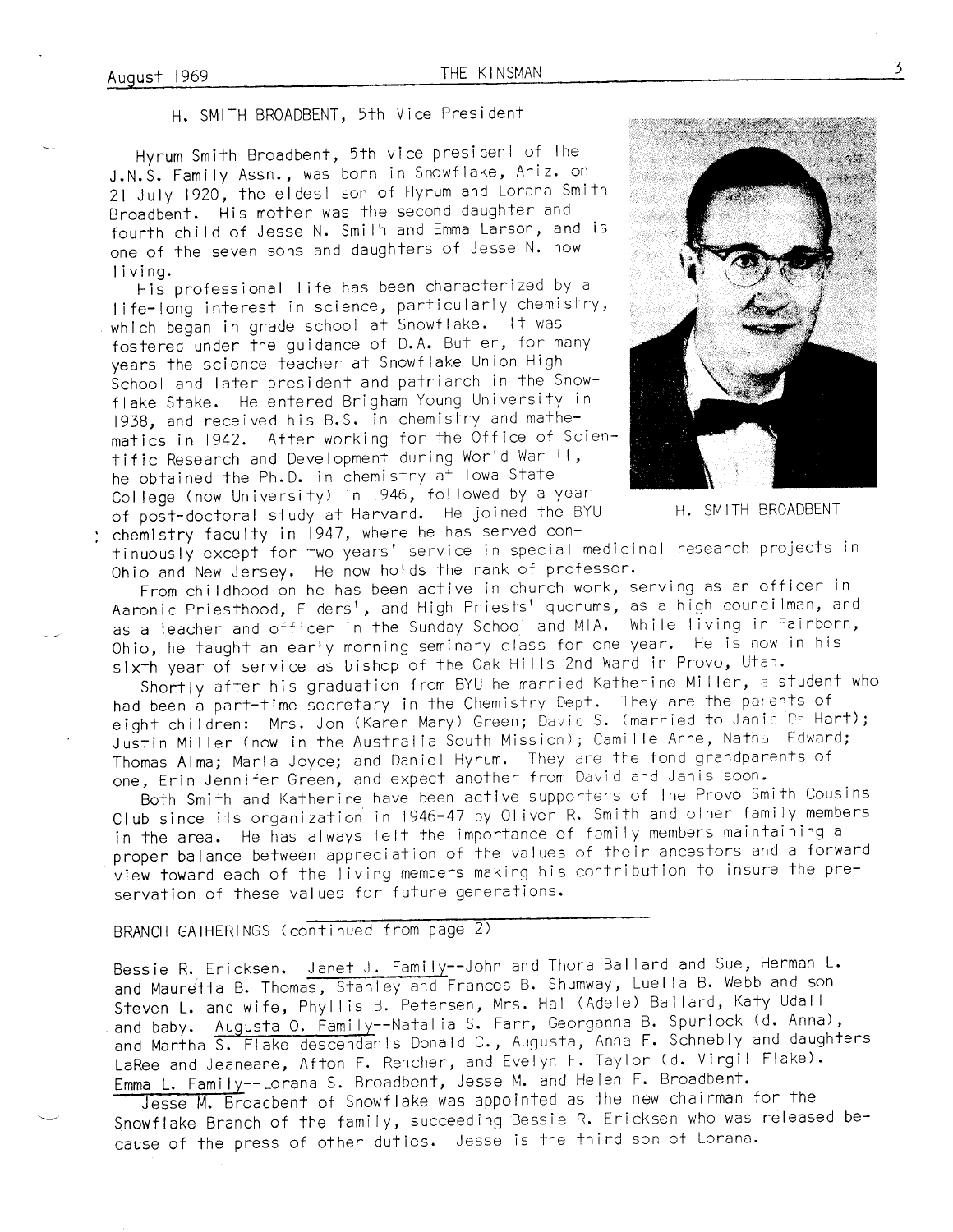# NEWS OF BRANCH GATHERINGS OF THE J.N.S. FAMILY (continued from page 3)

SALT LAKE CITY AREA (45): Home of Ellen S. Haycock. Present: Hyrum Smith. Oliver R. Smith, Dorothy S. Clark; (Joseph W. group)--Mary S. Monson, Bob and Frances Monson, Dorothy Monson, Genevieve M. Frye, Luana M. Dorius; (Samuel F.)--Harold H. and Mabel Smith; (Silas D.)--Ellen S. and Obed Haycock, Mark Lyon; (John Walter)--Nathaniel A. and Lydia Smith, Sarah S. and Harry G. Greaves, Joanne Smith and five children, James and Marie Mason; (Priscilla)--Emily and Bert Parker, Amily Ann Robinson, Anne Anderson, Coralie A. Ripplinger and Heather; (Don C.) --Guida S. and Jeff Herrick; (Lorana)--Emma B. and Keith Dexter and four children; (Natalia--Lamell F. and Henry P. Ashcroft; (Martha)--Wilbur K. Flake.

#### 28 KINSMEN GATHER IN IDAHO

The William M. Harker home near Shelley, Ida. was the scene of a gathering on July 12 of 28 members of the J.N.S. clan. Melvin Smith (s. Elias) planned the program which included musical numbers and stories of the life of J.N.S. A potluck picnic followed the program. Present were: June (d Hyrum) and Bili Harker and family; Melvin and Phyllis Smith and family (Shelley); Marguerite (d. Sariah) and Lowell Babcock and son Alfred (Pocatello); Mr. and Mrs. Loral Decker and family (Idaho Falls); and Lester Hope and family (Idaho Falls). Emma S. Luck (d Silas D.) could not attend but telephoned regrets from Twin Falls and told some of her childhood memories of her grandfather.

Alfred Babcock left July 13 to join the Air Force. Lynn Harker, 12, won a first-place trophy on July 4 for riding a shetland pony in a barrel race.

# JESSE N. SMITH JR. DESCENDANTS MEET IN PROVO

All of the surviving children of Jesse N. Jr., second son of Jesse N. Smith, met at Provo Aug. I with 32 of his descendants in the largest gathering of that family in many years. Those present with their families, were: William C. and Rhoda Smith (Bountiful, Utah), Carol and Karl Butler and six children; Emma S. Payne (Virden, N.M.); Moroni W. and Lena Smith (Provo), Ramona S. and Dale Miller and four children, Sondra and Dean Johnson, and Renee Smith; Henry L. and Bea Smith (Mesa, Ariz.), Edith S. and L. LeVier Gardner; S. Cooper and Helen Smith (Porterville, Calif.), Keith and Mary Ann Smith and two daughters, Jimmy and Leat Lee Smith, and Delores Sutherland. The gathering also marked the 75th birthday of M. W. Smith.

## LORENZO ROGERS FAMILIES GET TOGETHER

More than 30 descendants of S. Lorenzo (s. Eliza S.) and Anna Belle Flake Rogers gathered on Aug. 14 for a reunion at the summer home of Dr. L. Flake Rogers near Provo. The parents, who have spent the summer in Provo, were joined by the following sons and daughters and families: Lee and LaRue Rogers, Ogden; L. Flake and Mary Rogers, Provo; Erna R. and Ross Holdaway, Orem; and Garth and Verna Rogers, California. The parents will return to Mesa in September.

### PROVO AND BYU GROUPS SLATE MEETING OCTOBER 6th

The semi-annual gathering of J.N.S. kinsmen in the Provo area, together with students attending Brigham Young University, will be held on Monday evening, Oct. 6, in the Alumni House on the BYU campus. All parents who will have students at BYU are urged to tell them of this event, inasmuch as the campus committee will not have access to their local addresses at that time. In addition, all family members who will be attendning the general conference in Salt Lake City are invited to be present and meet other kinsmen from Utah as well as the student group. L. Flake Rogers of Provo and Clarence Bushman, BYU graduate student, are chairmen of the sponsoring groups. A talent program and refreshments are planned, and a large turnout of the more than 100 J.N.S. descendants in the studentbody is hoped for. Some ten J.N.S. grandsons and great-grandsons are counted in the faculty also.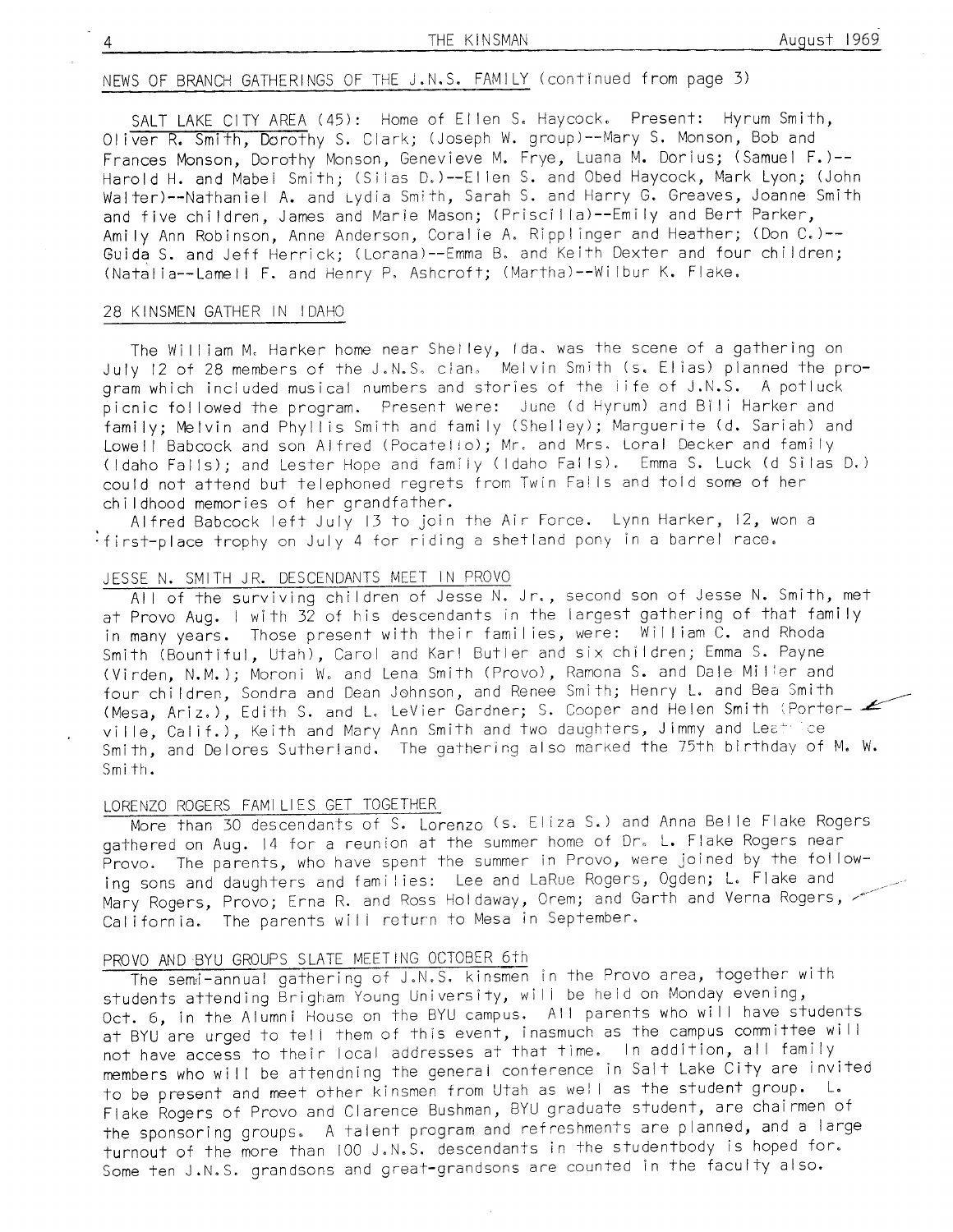THE KINSMAN

# THE GOSPEL CONVERSIONS OF ASAEL SMITH'S SONS AND GRANDSONS

By Oliver R. Smith

Ed. Note: The following is a sequel to our features in the May and June issues on the family of Asael and Mary Duty Smith, grandparents of Jesse N.

It was only two months after the visit of Joseph Smith Sr. and his son Don Carlos with the message of the restored gospel that Asael Smith, then 86 and living at the home of his son Silas, died at Stockholm, N.Y., on 31 Oct 1830. Within that time, however, he had read nearly all of the Book of Mormon which had been given him by Joseph, and had declared to his family, "It is of God!"

Although the feachings of their nephew, Joseph the prophet, had been received favorably by three of Asael's sons--Asael Jr., Silas, and John--they did not at that time join the small body of Latter-day Saints. This was largely because of the strong opposition of their eldest brother, Jesse, who lived near them. The first to join the church was John, who was baptized 9 Jan 1832. His son, George A.,

John 15, was baptized 10 Sep. 1852. On 1 May 1833 John set out from Potsdam, N.Y. with his wife, Clarissa, and family to go to Kirtland, Ohio where Joseph Jr. and most of the Saints had gathered. John later was to become Patriarch to the Church after the death of his brother, Joseph Sr., and the martyrdom of his nephews, Joseph and

George Allyrum, in Illinois. George A, later became an apostle and a leading pioneer in<br>George Alutah, and his grandson, George Albert Smith, became the eighth president of the George Church. Albert Swith

At this time the family of Silas included five children by his first wife, Ruth Stevens (who had died in 1826); his second wife, Mary Aikens, whom he had married 4 March 1828; and three young sons, Silas Sanford, b. 26 Oct 1830, John Aikens, 6 July 1832, and Jesse Nathaniel, b. 2 Dec 1834. In a sketch at the beginning of his Journal, (p. 2) Jesse N. wrote: "Although my father had received the testimony of his brother Joseph concerning the Latter-day work, and of his nephew . . . yet he was slow about yielding obedience to the Gospel, owing to the determined opposition of his brother Jesse, of my mother, and of his older children."

Asael Smith Jr. and family, and Silas who remained in Stockholm, were baptized in the summer of 1835 by Hyrum Smith, who made a missionary trip to northern New York with David Whitmer. A son of Asael, Jesse J., had joined the church a year earlier and marched from Ohio to Missouri with Zion's Camp. He contracted cholera and died I July 1834 at the age of 25.

In June, 1835 the Black River Conference in the northern part of New York numbered 109 members, including six in Stockholm. (History of the Church, V.2 p. 225) Presumably the latter included the Smiths. Later in that year Silas received from his nephew, Joseph Smith Jr., a long letter written from Kirtland Mills, Ohio, Sep. 26, 1835. In it the young prophet discoursed on the principles of salvation and revelation, and encouraged his uncle to join with the Saints in Kirtland. (Journal of  $J.N.S., p. 3, 4)$ 

Asael Jr. and Silas soon began preparations to take their families west to Ohio, a distance of 500 miles. In early May, 1836, together with some other converts from that region, they boarded a steamer at Ogdensburg, St. Lawrence County, and steamed up the St. Lawrence River into Lake Ontario. On account of the boat being heavily loaded, part of the company disembarked at the mouth of the Genesee River, near Rochester. This group, including the brothers Asael and Silas, continued the journey by land, while the others went on by boat under the leadership of Elias Smith, a grown son of Asael Jr. With him was his grandmother, Mary Duty Smith, aged 93 years. The company landed at Fairport Harbor on Lake Erie, about 12 miles from Kirtland, on May 16. As a rainstorm was coming on, Elias put up his grandmother for the night at a nearby hotel, and moved the other emigrants into temporary shelter in a warehouse, before going on to Kirtland to arrange transportation for the group. The Prophet Joseph recorded the following account in the History of the Church, Vol. 2 p. 442:

"May 16. My cousin, Elias Smith arrived from St. Lawrence County, N.Y.with the information that his father and family, and Uncle Silas and family, were on their way (continued on p. 6)

Asael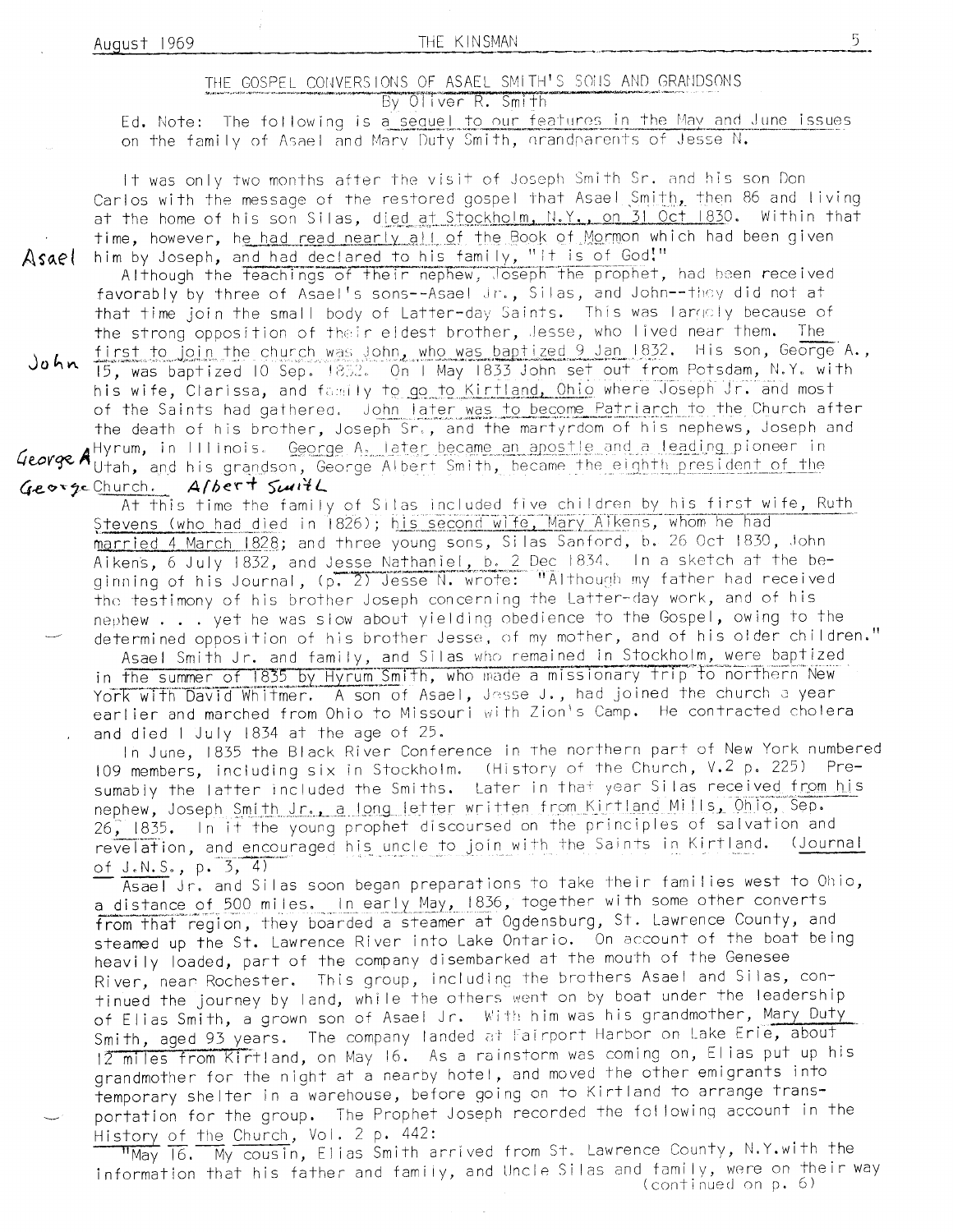### GOSPEL CONVERSIONS (continued)

to Kirtland, and that my grandmother was at Fairport. May 17. I went in company with my brother Hyrum in a carriage to Fairport and brought home my grandmother. Mary Smith, aged 93 years. She has not been baptized, on account of the opposition of Jesse Smith, her eldest son, who has always been an enemy of the work. She had come 500 miles to see her children, and knew all of us she had ever seen. She was much pleased at being introduced to her great grandchildren, and expressed much pleasure and gratification on seeing me.

"My grandfather, Asael Smith, long ago predicted that there would be a prophet raised up in his family, and my grandmother was fully satisfied that it was fulfilled in me. My grandfather Asael died in East Stockholm, St. Lawrence County, New York, after having received the Book of Mormon, and read it nearly through; and he declared that I was the very prophet that he had long known would come to his family.

"On the 18th my Uncle Silas Smith and family arrived from the east. My father, three of his brothers (Asael, Silas, and John), and their mother met for the first time for many years. It was a happy day, for we had long prayed to see our grandmother and uncles in the Church. On May 27th, after a few days' visit with the children, which she enjoyed extremely well, my grandmother fell asleep without sickness, pain, or regret. She breathed her last about sunset, and was buried in the burial ground near the Temple after a funeral address had been delivered by Sidney Rigdon. She died firm in the faith of the Gospel, although she had never yielded obedience to any of its ordinances. She had buried one daughter, Sarah, two sons, Stephen and Samuel, and her husband, who died 30 Oct 1830, and left five sons and three daughters still living. At the death of my grandfather, who had kept a record, there were 110 children, grandchildren, and great grandchildren."

(Virgin B. Smith, (s. Hyrum) visited the Kirtland Temple burial ground in 1969 and reported that a marker "To Two Faithful Women" now marks the joint grave of Mary Duty Smith, three infant children of Joseph Smith Jr., and  $\cdot$ )

Writing of the family of Silas, Jesse N. Smith wrote: "My father was baptized in the summer of 1835 by Hyrum Smith, and in the spring of 1836 emigrated to Kirtland, Ohio; my mother had not yet joined the Church, but took with her a contificate of membership from the Presbyterian Church, and a recommend from the same. My brothers Curtis [26] and Stephen [21] also proceeded to Kirtland but division join the church, and soon after returned to St. Lawrence County, N.Y. My grandmother, Mary Duty Smith, accompanied us to Kirtland, but died soon after our arrival, on 25 May 1836; she had expressed a desire to be baptized- but being infirm it was not done. She was 93 years old. My mother was baptized July 18, 1837, by Hyrum Smith." (Journal of J.N.S., pp. 4, 5)

NOTE: A further account of the experiences of Silas Smith and family in Missouri and Illinois, 1837-1846, will be presented in a later issue.

### IT'S TIME TO SEND IN MONEY AND INFORMATION FOR 'JOURNAL' PUBLICATION

More than 16 years have passed since the last publication of the posterity of Jesse N. Smith, it is pointed out by family association president Harold H. Smith. That means that all births, marriages, and deaths which have occured in that time are not included in the present list.

Please send in new family record sheets to supply this information, unless you have already responded. It should be sent to the chairmen of the five family groups, or to M.W. Smith, 504 N. 4th E., Provo, Utah. Supplementary data should also be submitted until the publication closing date.

Yes, we're still receiving orders for the new J.N.S. Journal at \$10.50 and J.N.S. Posterity at \$3.00, postpaid. Those who previously sent notices of intent to buy copies should now send in their checks to M.W. Smith.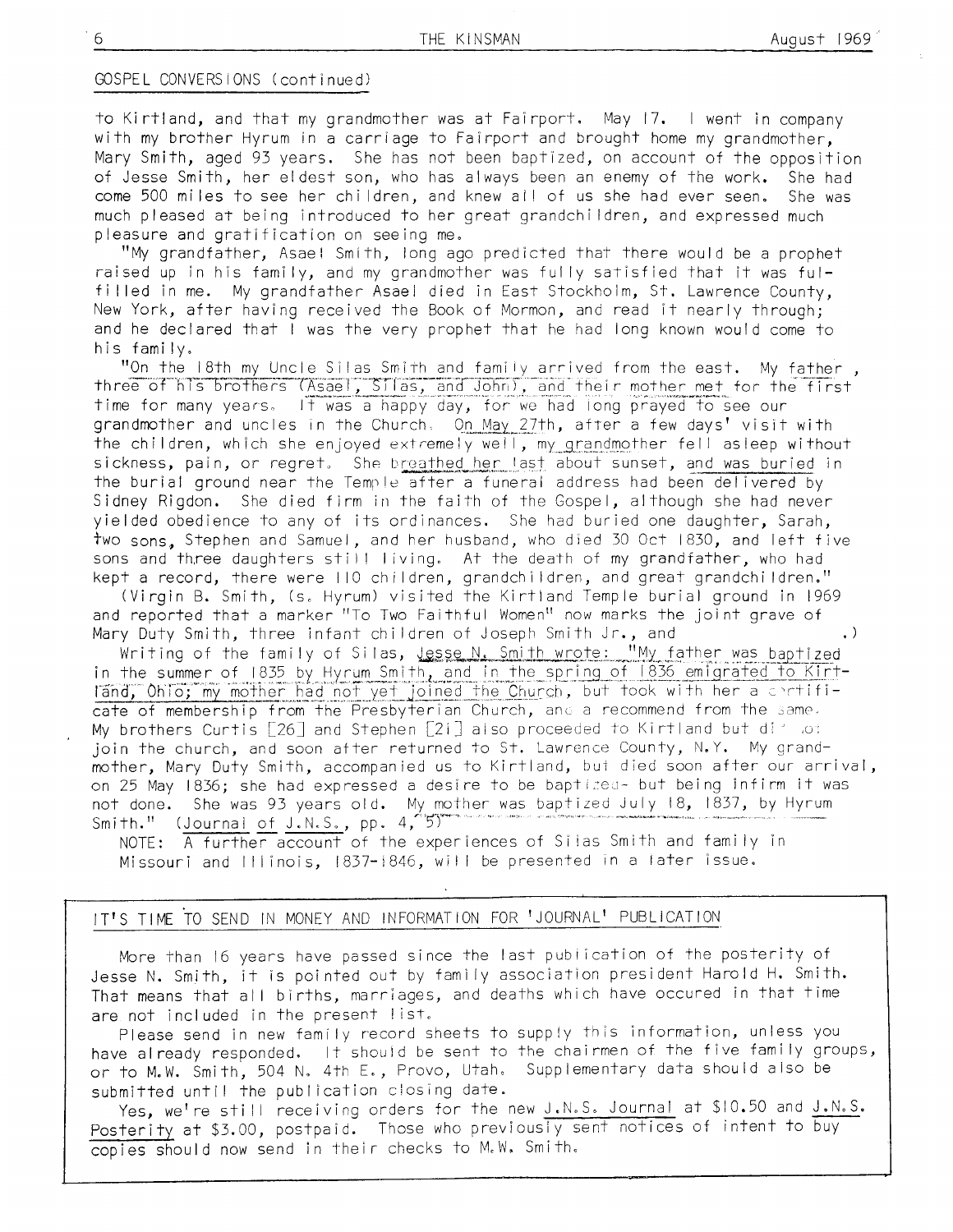#### NEWS OF J.N.S. FAN4ILY MEMBERS AROUND THE WORLD

Jyvaskyla, FINLAND--Clarence (s. Garland, Anna S.) and Leena Bushman and two children visited in Leena's home town during the past month and found the Church growing impressively. Elder Lowell Smith, nephew of Beneficial Life Insurance president Virgil Smith, is one of our distant kinsmen working in that mission.

ATLANTA, GA.--Dr. James O. Mason of Salt Lake City (h. of Marie S.: N.A., J. Walter) has been appointed chief deputy at the National Communicable Disease Center. He has been released as bishop of the University 13th Ward and will move his family he re.

SALT LAKE CITY--J. Fish Smith (Joseph W.), family 2nd vice president, is re-<br>cuperating from a heart attack suffered last month, and has received get-well wishes from the J.N.S. officers and many family members.

The World Conference on Records held in the new Salt Palace Aug. 5-B was attended by M.W. Smith and Lena Smith, Provo, as representatives of the family association. Marguerite B. Babcock also attended.

Dr. Robert Horner (h. Helen B.; Marfin D., Sariah) has been appointed cbief of fhe dental service at the Veterans Hospital, Sait Lake City. Helen is one of the featured singers with the University Civic Chorale.

PROVO, UTAH--Two sons-in-law of Oliver R. Smith (s.Hyrum) received graduate degrees at the BYU August commencement. J. Howard Rytting (h. Barbara Kay) received the Ph.D. in chemistry and will teach at University of Kansas, Lawrence. Charles A. Baird (h. Olivia) received the M.A. in public administration and will<br>take a government position in Los Angeles in September.

MT. PLEASANT, UTAH--Frances Bushman Peel (Edith S., Joseph W.) has been appointed president of the YWMMIA organizafions for Mt. Pleasant.

HOLBROOK, ARIZ.--Effie S. Tillman (d. Robert C.) retired in July after 40 years of teaching, and has been interviewed for service as a missionary in the near future. She enjoyed a recent visit to the Smith memorial home in Parowan.

CORPUS CHRISTI, TEX.--Blaine A. Decker (J. Alvin, Emma S.) is serving as bishop in the Corpus Christi Ward. (906 Mira Mar)

EL SEGUNDO, CALIF.--Bonnie L. (d. El len S. Lyon Haycock, Si las D.) and Derek Kaufman have moved here from Seattle. Derek will work in computer programming and study towards a doctor's degree.

### WITH OUR MEN IN MILITARY SERVICE

 $\overline{\mathcal{I}}$ 

J. Darrell Bushman (Elwin, Edith S., Jos. W.) is training at Ft. Lawton, Ok. Stewart Smith (Marvin, Hyrum) is taking "basic" at Ft. Bragg, N.C., before taking Ianguage training with the Utah National Guard I inguistics unit.

2d Lt. Robert W. Bushman (Garland, Anna) began active duty with the Air Force is July and is studying at the Armed Forces Intelligence School, Lowry Air Force Base, Denver, Colorado. His wife Ann and two daughters are with him.

David Hyrum Smith (Don H., Hyrum) has joined the Utah Air National Guard and is taking basic training at Lackland AFB, San Antonio, Texas'.

CRADLE ROLL (please send in data on new members as they arrive) May 9--Catherine Lyn Farr; Thomas Eart (Natalia) & Lurlyne June 22--Elizabeth Ann Flake; (David K., (Virgil, Martha S.) & Margaret June 22--Hollis James Merrell; Donald (Beatrice, Henry, Jesse N. Jr) Linda July 3--Robert Graham Smith; J. Robert (M.W., J.N. Jr) & Sandra Gay July 19--Kiersten Kay Rytting; J. Howard & Barbara Kay S. (Oliver R., Hyrum) July 22--Vance LaVon Lunt; Paul & Sharon (Beatrice M., Henry L., J.N.Jr) July 26--Norene Wi lcox; Gloria S. (Anna F. Schnebly, Martha S. )

### WEDDING CONGRATULATIONS TO THESE YOUNG KINSMENI

7 Sep 68--Flora Decker (Jesse N., Zachariah, Emma S.) and C. Klaron Donaldson; Route I Box 320, Duncan , Ariz,

7